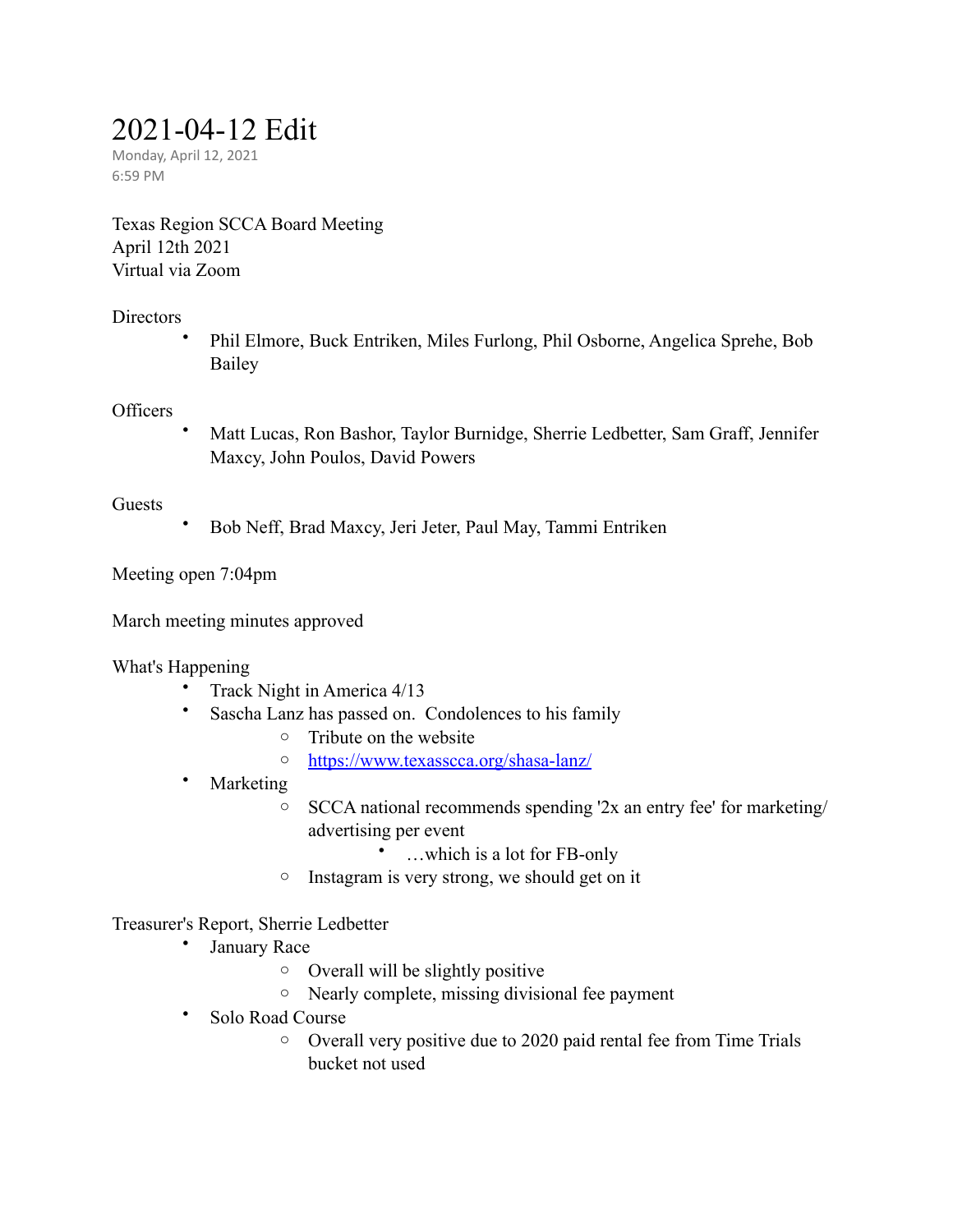#### Race, Matt for Sitara

**Skipped** 

#### Rally, John Poulos

- May 1st
- o "Tick Tock" Rally, Tour/TSD
- $\circ$  Starting & ending in Aubrey
- June Map rally
	- o In Progress
- Targa?
- o Are we having it this year?
- National rally weekend
	- o October
	- o Will need a lot of effort, but under control…so far
- December Charity Rally
	- o Usually done as a donation to Scottish Rite Children's hospital, bring a book
	- o Maybe now repurpose/rebrand as Sasha Lanz Memorial Rally?

#### Solo, David Powers

- Event #2 Road Course at Eagles Canyon Raceway
	- o 137 entries
	- o Lots of fun, lots of enjoyment on course
	- $\circ$  Lots to improve as well, course & otherwise
	- o 3 mechanical breakdowns
		- Only 1 on course
- Speaker amplifier finally (probably) died
	- o Might also/maybe be the mixer?
- Timers are starting to die and need replacement
	- o Costly
- C<sub>10</sub> Event
	- o May 14-15
	- o Is a go, probably
	- o National paperwork is in progress
- **Sites**
- o Mineral Wells
	- RIP
	- Developer has acquired a contract for the site
- o Texas Motor Speedway
	- Still trying
	- Sent a list of date requests, no response yet
	- We have asked National Office for assistance
	- Also asked other TMS staff in another direction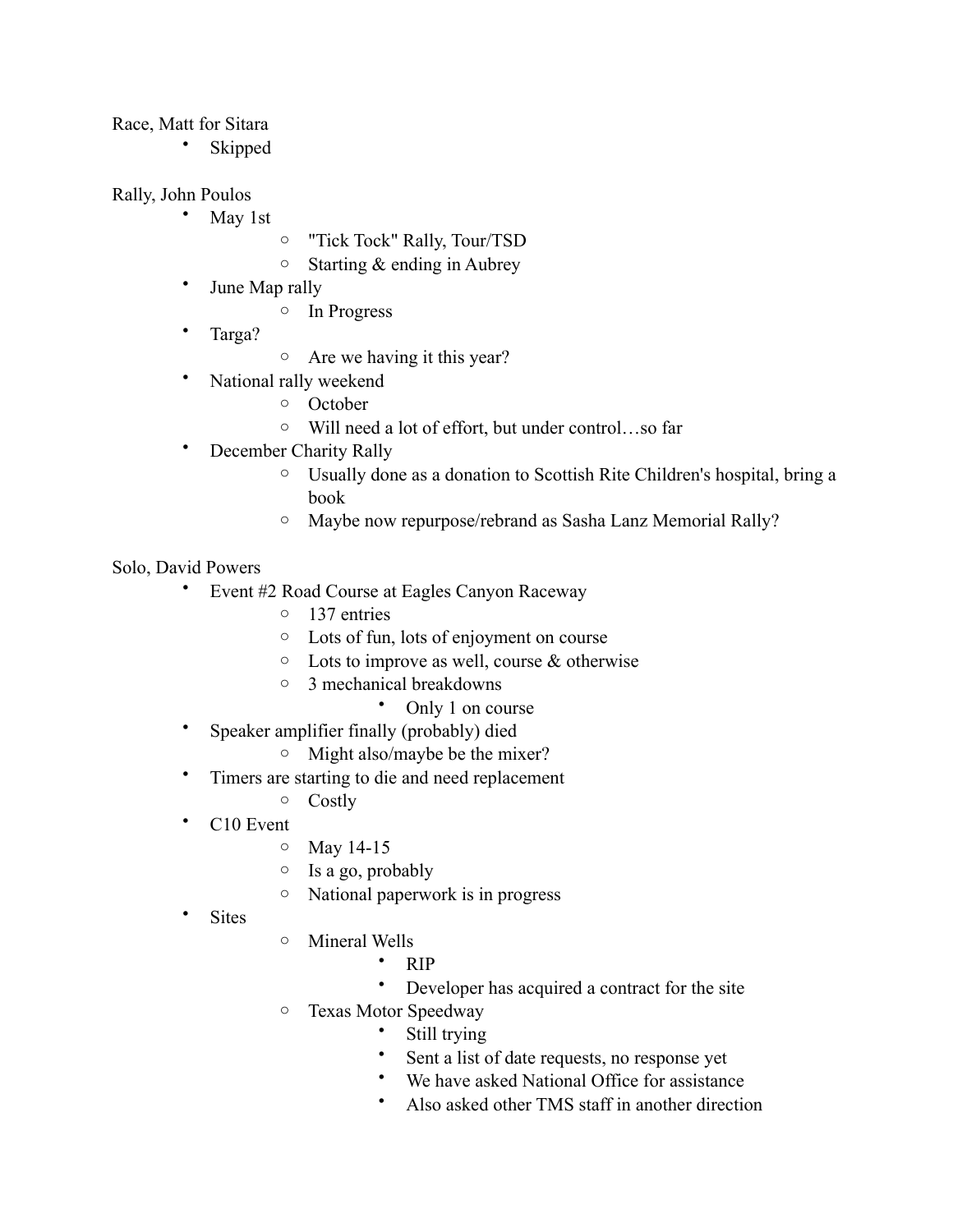- TMS offered 4k for 8 dates contract
	- SCCA and ER both not able to afford
	- **•** Significantly above our previous 'barely affordable' price
	- Could we split this between clubs?
	- Unaffordable on our own
- o John Clark Stadium in Plano
	- Old rule about no motorsports events in Plano?
	- Lots of housing around also
- o Still looking into others as well
- Time Trials, Sherrie
	- Event  $#1$ 
		- o Saturday
		- o Radio batteries are on backorder
		- $\circ$  Trailer has had repairs made to windows & misc details
		- o 24 entries as of now

# Street Survival, Sam Graff

- National says as of June events COULD be held
- Dragon Stadium will probably be renting facilities for the next school year (21-22)
	- o If so, will try for at least one event
	- o End of October/Start of November probably, depends on football season
	- o 2nd choice is start of December
	- o Could also select a Sunday event
- Porsche Club version
	- o Talking with rep Mark Schnorr
	- $\circ$  Looking to help each other with volunteers & exposure, etc
	- o Dual/joint event?

# Membership, Jen

- 962 members
	- o Incl 43 expirations
	- o 73% individual, 27% family
	- o 96% annual, 3% lifetime, 1% military
- Odd 'international' membership registrations, will be investigated
- Member Ages: 25% 51-60, 20% 61-70
- Top 3 Areas of Interest: Club Race, Solo, Pro Racing

Membership Initiative, Matt for Danny

- Matt will present again with some visuals
- What can we do to grow region membership?